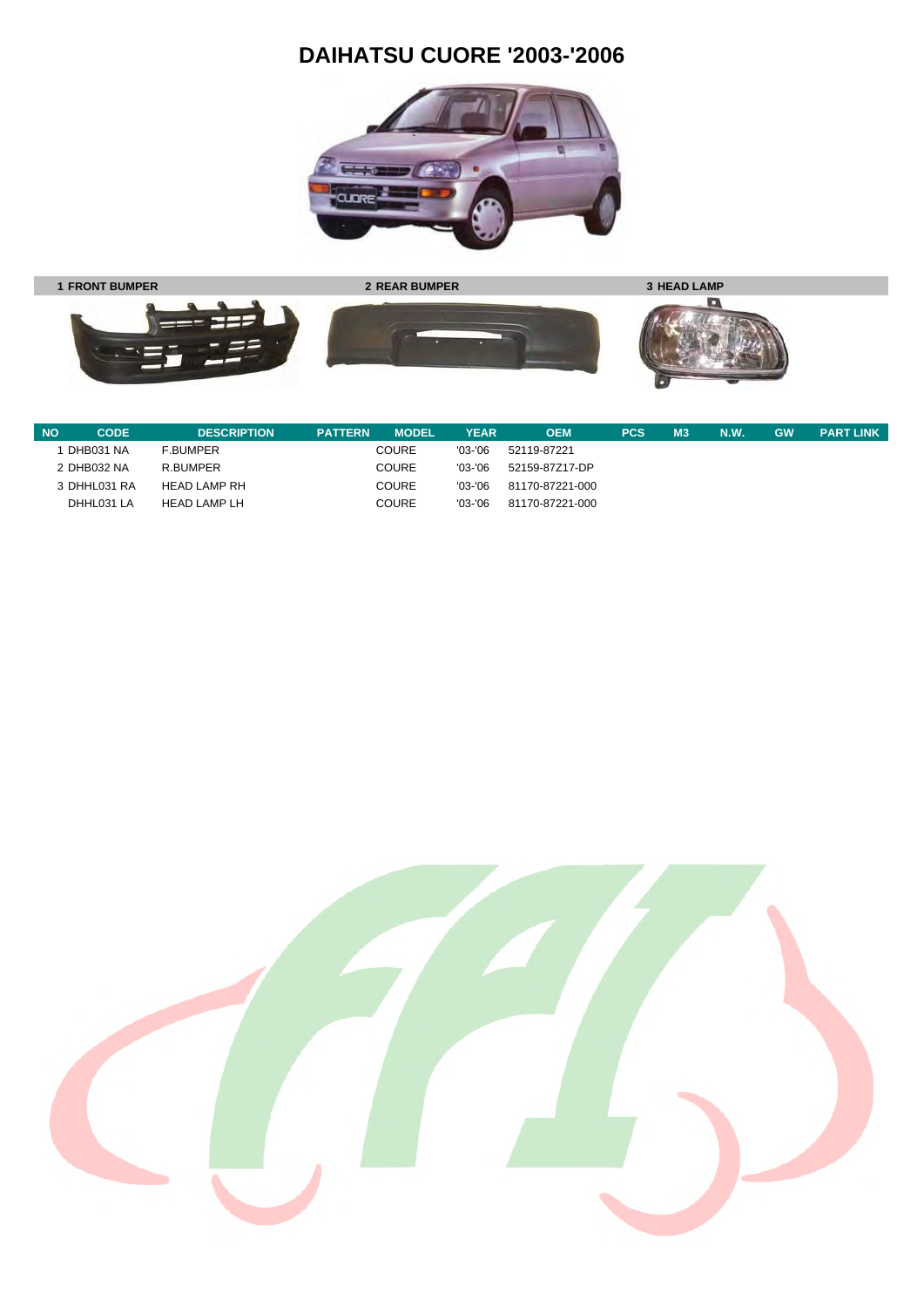#### **DAIHATSU DELTA**



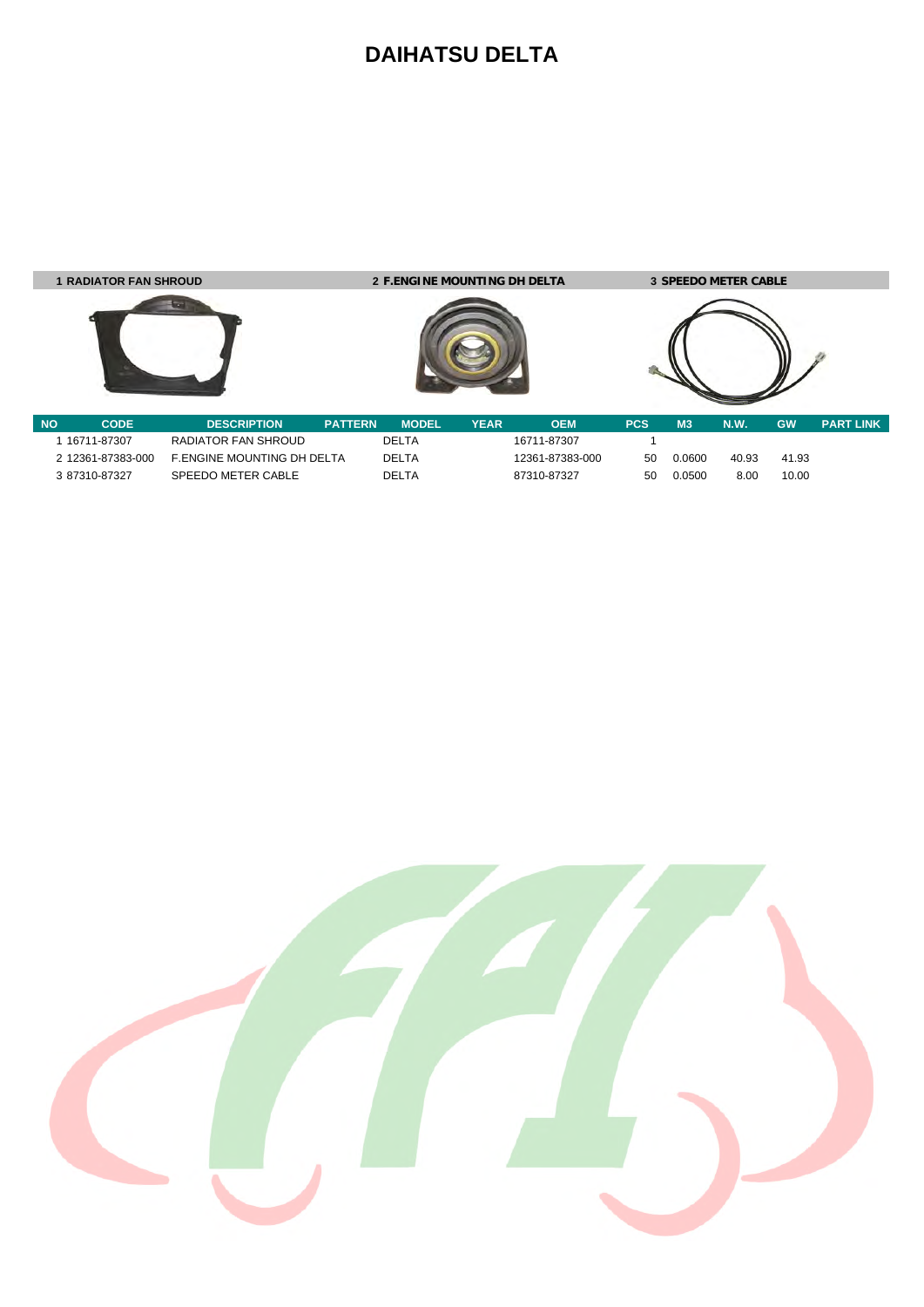#### **DAIHATSU TERIOS '2004-'2006**



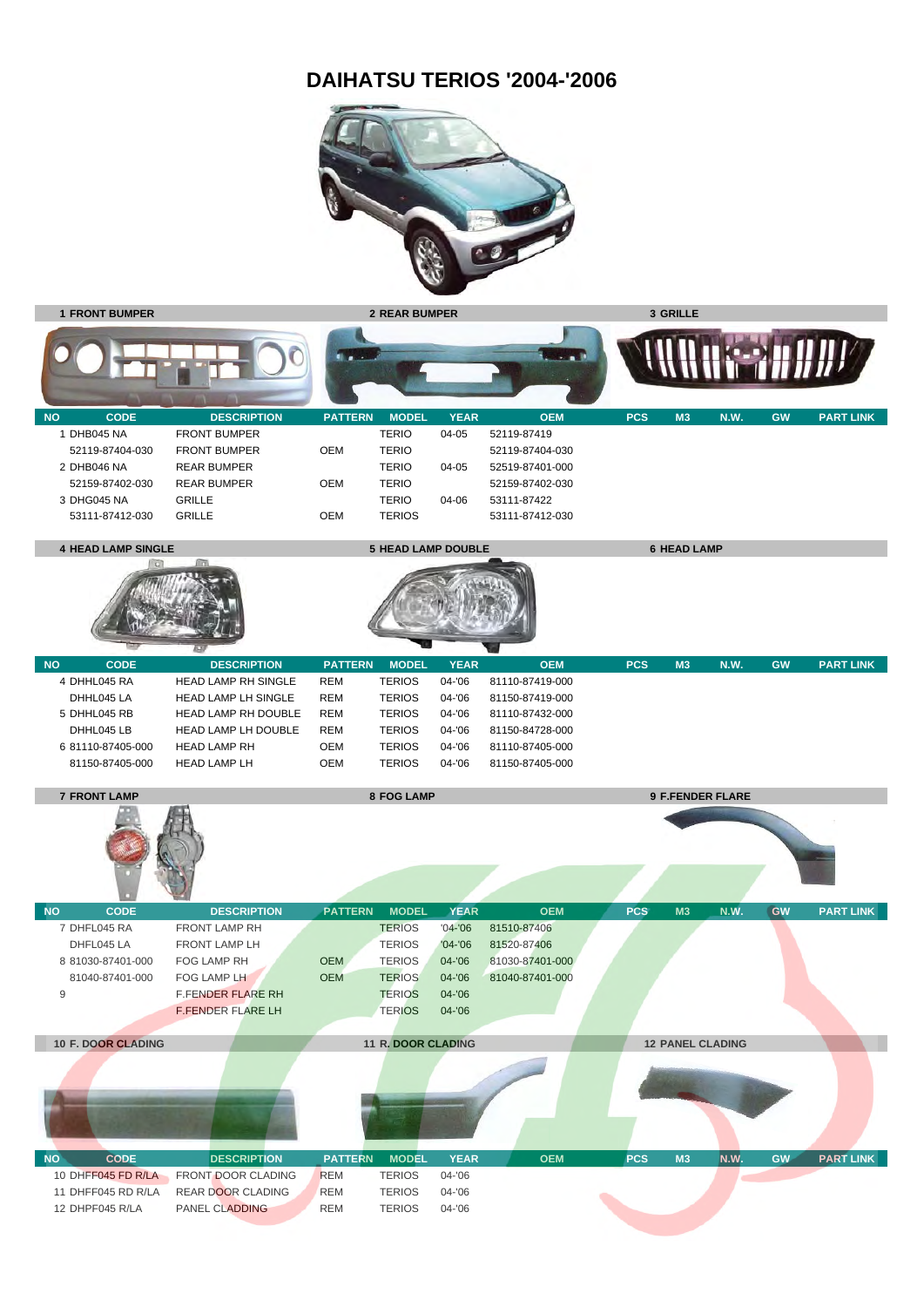## **DAIHATSU TERIOS '2004-'2006**

| 1 HOOD                   |                         | <b>2 RADIATOR SUPPORT</b> |               |             |                 | <b>3 CONDENSOR</b> |                |             |           |                  |
|--------------------------|-------------------------|---------------------------|---------------|-------------|-----------------|--------------------|----------------|-------------|-----------|------------------|
|                          |                         |                           |               |             |                 |                    |                |             |           |                  |
|                          |                         |                           |               |             |                 |                    |                |             |           |                  |
|                          |                         |                           |               |             |                 |                    |                |             |           |                  |
|                          |                         |                           |               |             |                 |                    |                |             |           |                  |
| <b>NO</b><br><b>CODE</b> | <b>DESCRIPTION</b>      | <b>PATTERN</b>            | <b>MODEL</b>  | <b>YEAR</b> | <b>OEM</b>      | <b>PCS</b>         | M <sub>3</sub> | <b>N.W.</b> | <b>GW</b> | <b>PART LINK</b> |
| 53301-87402-000          | <b>HOOD</b>             | <b>OEM</b>                | <b>TERIOS</b> | 04-'06      | 53301-87402-000 |                    |                |             |           |                  |
| 2 8205-87401-000         | <b>RADIATOR SUPPORT</b> | <b>OEM</b>                | <b>TERIOS</b> | 04-'06      | 8205-87401-000  |                    |                |             |           |                  |
| 3 8460-87402-000         | <b>CONDENSOR</b>        | <b>OEM</b>                | <b>TERIOS</b> | 04-'06      | 8460-87402-000  |                    |                |             |           |                  |
|                          |                         |                           |               |             |                 |                    |                |             |           |                  |
|                          |                         |                           |               |             |                 |                    |                |             |           |                  |

| <b>NO</b> | CODE              | <b>DESCRIPTION</b> | <b>PATTERN</b> | <b>MODEL</b>  | <b>YEAR</b> | <b>DEM</b>      | <b>PCS</b> | M <sub>3</sub> | N.W | <b>GW</b> | <b>PART LINK</b> |
|-----------|-------------------|--------------------|----------------|---------------|-------------|-----------------|------------|----------------|-----|-----------|------------------|
|           | 4 87006-87403-000 | <b>TRUNK LID</b>   | ОЕМ            | <b>TERIOS</b> | 04-'06      | 87006-87403-000 |            |                |     |           |                  |

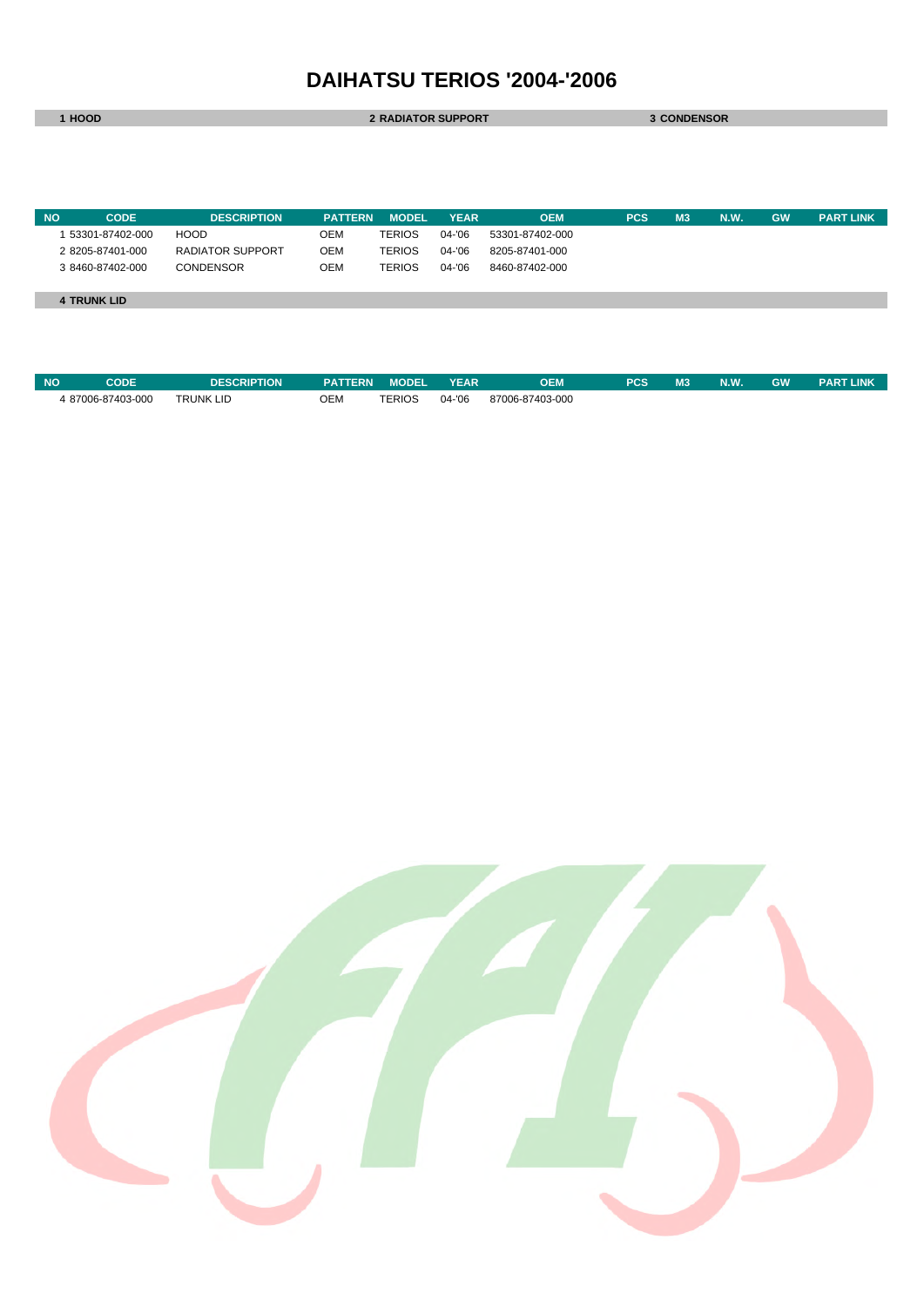## **DAIHATSU TERIOS '2009**



**1 FRONT BUMPER '2006-2009 2 GRILLE CP/BK \*\*\*NEW\*\*\* 3 GRILLE BK**

100

TETT



| <b>NO</b> | <b>CODE</b> | <b>DESCRIPTION</b>  | <b>PATTERN</b> | <b>MODEL</b> | YEAR      | <b>OEM</b>             | <b>PCS</b> | M <sub>3</sub> | <b>N.W.</b> | <b>GW</b> | <b>PART LINK</b> |
|-----------|-------------|---------------------|----------------|--------------|-----------|------------------------|------------|----------------|-------------|-----------|------------------|
|           | DHB047 NA   | <b>FRONT BUMPER</b> |                | TERIOS       | $'06-'09$ | 52119-B4051/4060/BZ110 |            |                |             |           |                  |
|           | 2 DHG047 NA | <b>GRILLE CP/BK</b> |                | TERIOS       | $08-11$   | 53111-B4010/30         |            | 0.0800         | 4.00        | 5.00      |                  |
|           | 3 DHG047 NB | GRILLE BK           |                | TERIOS       | $08-10$   | 52111-BZ180            |            | 0.04           | 4.00        | 6.00      |                  |
|           |             |                     |                |              |           |                        |            |                |             |           |                  |

# **DAIHATSU GRAND TERIOS 2010**